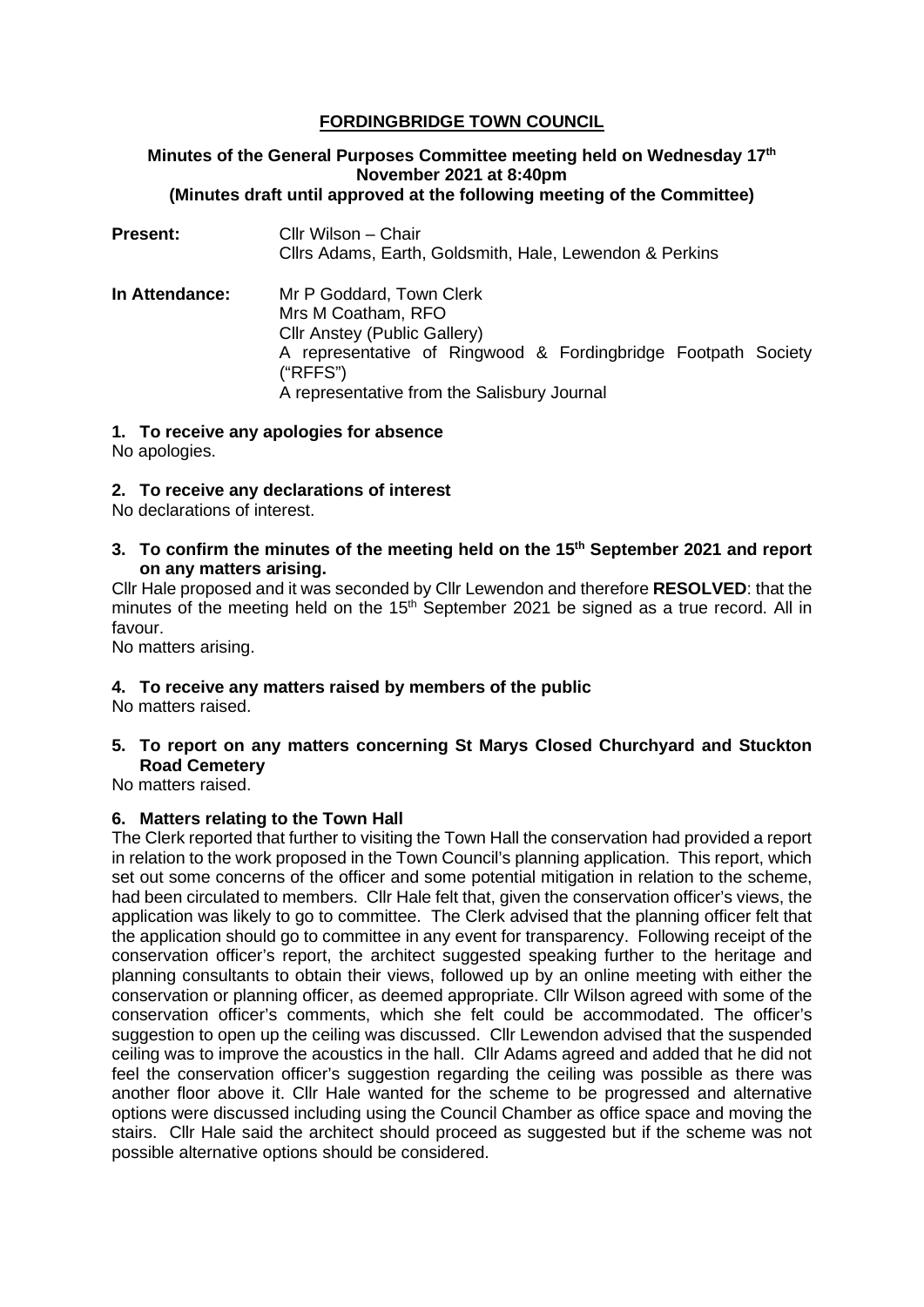## **7. To report on any matters relating to the Information Office**

• To consider the opening hours of the Information Office

The Clerk had emailed members regarding a proposed change to the public opening hours at the Information Office. The service agreement with the NFDC required the provision of NFDC services three days a week. The suggestion was to only open three days a week from the beginning of January after the majority of parking clocks had been sold this year. This would free up the time of the Information Office staff to undertake other Town Council work. During the busier summer months from the beginning of April the office would then revert to five days a week until the end of September. Cllr Lewendon felt that this was a reasonable suggestion. Cllr Lewendon proposed and it was seconded by Cllr Goldsmith and therefore RESOLVED: to adopt the revised opening hours suggested by the Clerk for the Information Office. All in favour.

The Clerk reported that a physical, visual barrier had been put in place between the customer and staff areas, a lock had been fitted to the door from the front to the rear office and CCTV had been installed in the front office.

#### **8. To report any matters concerning footpaths**

• Jobs for Lengthsman –  $3<sup>rd</sup>$  December 2021 No jobs identified.

The representative from the RFFS advised that it was suggested at a Quadrant meeting that there would be restriction on activities on crown land. She had seen a proposal (that has not gone out to consultation yet) that will have a considerable impact on the use of that land by local residents, which she suggested should be resisted.

#### **9. To report on any matters concerning Allotments**

• To review the allotment fees for the calendar year 2022

The Clerk had circulated suggested allotment fees for 2022 of £22.50 for a half plot and £36 for a full plot. Cllr Wilson proposed and it was seconded by Cllr Earth and therefore RESOLVED: to agree the proposed allotment fees for the calendar year 2022. All in favour. Cllrs discussed whether a loss was made on the allotments and the RFO noted the expense this year of a new gate and boreholes and that there had not been the expense of rental of a toilet. Cllr Wilson said that there had been no complaints about there not being a toilet. The Clerk advised that the water troughs had been delivered to the new allotment site but that there was still some work to be done by the developers before the site could be used.

#### **10. To discuss budget proposals for 2022/2023 financial year and make a recommendation to the Finance & Policy Committee meeting on 24th November 2021**

Cllr Wilson noted that at present it was proposed for there to be a metered water supply at the new allotments. She felt that boreholes and pumps should be installed but this would be a good use of CIL funds. The RFO raised the issue of succession planning for the ground staff and building some additional cost into the budget. She noted the cost of ground staff was split between the General Purposes and Amenities committees. The RFO wants the Buildings Manager to look at the condition of the bungalow and said the council should consider its plans longer term for this building.

#### [The representative of the RFFS left the meeting]

Cllrs and the RFO discussed the proposed community orchard, the type of trees and the condition of the soil (which should be investigated before planting). The timing of planting the community orchard was discussed and November 2022 was suggested. Cllr Wilson suggested that for this project there should be an increase of £2k in the sum allocated to allotments and community projects. The projected cost of the orchard is £3k but this would not all need to be met by the Town Council. An increase of £2k would increase the amount required from the precept from £42k to £44k. Cllr Hale proposed and it was seconded by Cllr